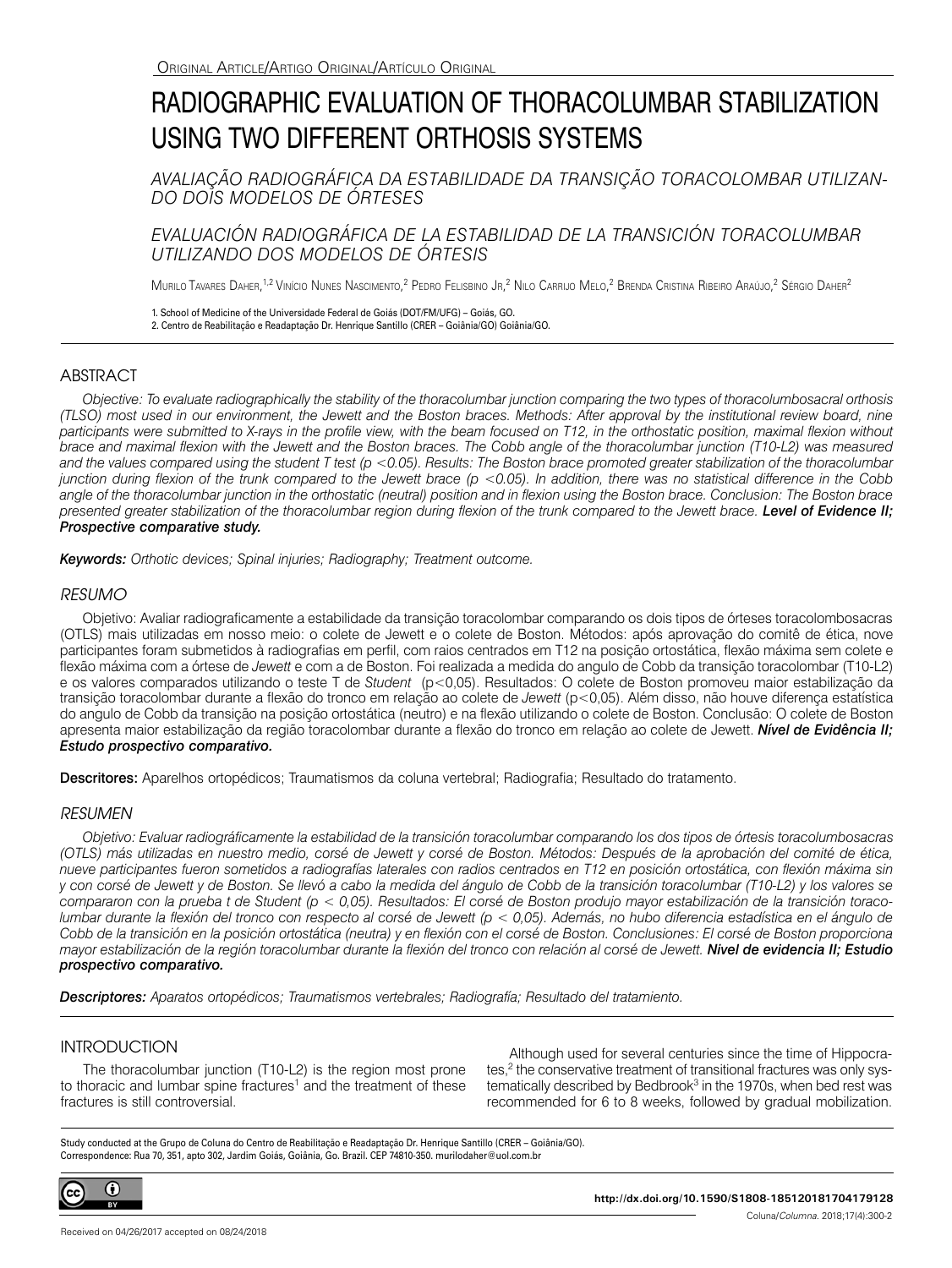Thoracic Lumbar Sacral Orthoses (TLSO) became popular in the 1980s, and several authors reported good results with this approach in the treatment of burst fractures.4,5

The good results of conservative treatment were confirmed in the 1990s, and some authors began to advocate earlier patient mobilization.6,7 At the same time, there was growing enthusiasm for the surgical approach, seeking a more anatomical reduction of the fracture in an attempt to achieve better clinical results. However, Wood et al.,<sup>8</sup> in a prospective, randomized study in the early 2000s, demonstrated that patients with burst fracture without neurologic deficit presented better results with conservative treatment (orthoses) when compared to surgical treatment.

More recently, a number of authors have proposed an even less invasive approach, questioning the use of the brace in more stable thoracolumbar spine injuries. $9,10$  However, the use of orthoses for the conservative treatment of thoracolumbar junction fractures is still common practice in our field, and there is no consensus regarding the best brace to be used.

The aim of this study is to perform a radiographic evaluation of the stability of the thoracolumbar junction, comparing the two types of TLSO used most often in our specialty, the Jewett brace, and the Boston brace.

#### METHODS

Following approval by the Institutional Review Board (IRB) (50271015.1.0000.0023) we selected nine healthy male volunteers with no history of spinal pathologies. These volunteers, who were all employees or physicians of the institution where the research study was conducted, filled out an informed consent form.

All the participants were taken to the orthopedic workshop (which is licensed to operate by the Brazilian Ministry of Health under ministerial directive No. 793 of April 24, 2012) where two types of custom-made TLSO were produced:

Jewett: orthosis in hyperextension with support in the anterior region of the sternum and pubis, and posterior support at the thoracolumbar junction.<sup>11</sup> (Figure 1)

Boston: custom made orthosis in rigid polypropylene (Figure 2) These models were chosen because they are the most used in our field for the treatment of thoracolumbar junction fractures.<sup>11</sup>

Once the braces had been produced, the research subjects underwent spine x-rays with the central beam targeted on T12, in the lateral view, in the neutral orthostatic position, in maximum flexion without brace, and in maximum flexion with the Jewett and Boston braces. Prior to the tests in flexion, the participants were instructed to perform five cycles of flexion and extension of the trunk to familiarize themselves with movement wearing the brace. All the tests were supervised and positioned by one of the authors of the work (VNN) to ensure correct positioning of the patient, uniformity of the test, and correct adjustment of the braces. The tests were performed



Figure 1. Jewett Brace



Figure 2. Boston Brace.

at a constant distance of 1.8 m using Polymat Plus radiography equipment (Siemens Medical System, Inc, Iselin, NJ) and scanned in CR (Computed Radiography, Fujifilm Medical Systems, USA). Lead protective garments were worn in the area of the thyroid and gonads, and goggles were also worn.

The Cobb angle of the thoracolumbar junction (upper plateau of T10 and lower plateau of L2) was measured, and the values were compared with the patient in the orthostatic position without a brace, in flexion without a brace, and in flexion wearing either the Jewett brace or the Boston brace. Extension radiographs were not taken, in order to minimize exposure to radiation, as the main function of the orthosis is to avoid kyphotic deformities.

In addition, all the participants were asked the following questions: Which brace gave you a sense of greater stability? Which brace did you feel most comfortable wearing?

The data were collected and recorded in a spreadsheet (Excel - Microsoft Office 2013) and subsequently transferred to SPSS - IBM software version 23 for statistical analysis. Quantitative variables were presented with their means and standard deviations. Comparison of means was performed using the paired sample t-test. All tests were applied accepting a 5% probability of error and considering a 95% confidence interval.

### RESULTS

The study participants were 9 volunteers with an average age of 28.8 years ( $\pm$ 2.1) and mean Body Mass Index of 26.5 Kg/m<sup>2</sup> ( $\pm$ 3.0).

The Cobb angles are described in Table 1.

There was no association between mobility of the thoracolumbar junction and BMI using either brace.

Comparison of thoracolumbar junction angulation is described in Table 2. Kyphotization with the Boston brace was significantly lower than that permitted with the Jewett brace. In addition, there was no statistical difference between the neutral position and wearing the Boston brace.

All participants reported that the Boston brace gave them a sense of greater stability, except for one who was indifferent. In addition, 7 participants said that the Jewett brace was more comfortable, although one participant said there was no difference, and one found the Boston brace more comfortable.

| <b>Table 1.</b> Cobb angles of the thoracolumbar junction (T10-L2). |  |  |
|---------------------------------------------------------------------|--|--|
|---------------------------------------------------------------------|--|--|

| Evaluation                    | <b>Mean (Standard Deviation)</b> |  |
|-------------------------------|----------------------------------|--|
| Neutral orthostatic           | $7.0^{\circ}$ (5.7)              |  |
| Maximum flexion without brace | $28.0^{\circ}$ (6.1)             |  |
| Flexion with Boston           | $7.9^{\circ}$ (6.5)              |  |
| Flexion with Jewett           | $12.3^{\circ}$ (7.4)             |  |